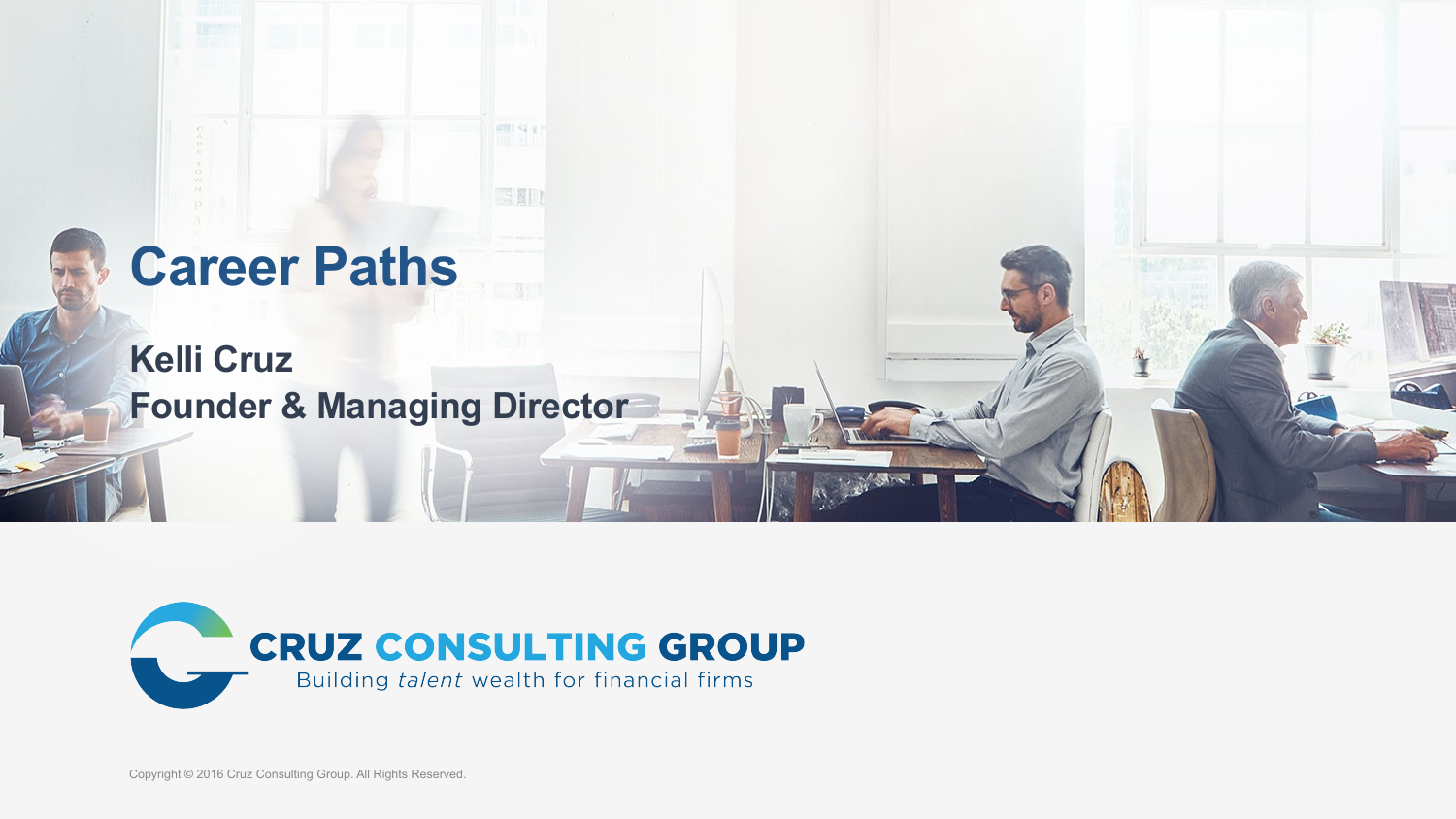## **What is a Career Path?**

- It is a defined plan for progress, development, and growth over the employee's career.
- It covers the progression of their skills, and experience.
- § It provides opportunities to move laterally in addition to the more traditional approach of "moving up" in the organization hierarchy.

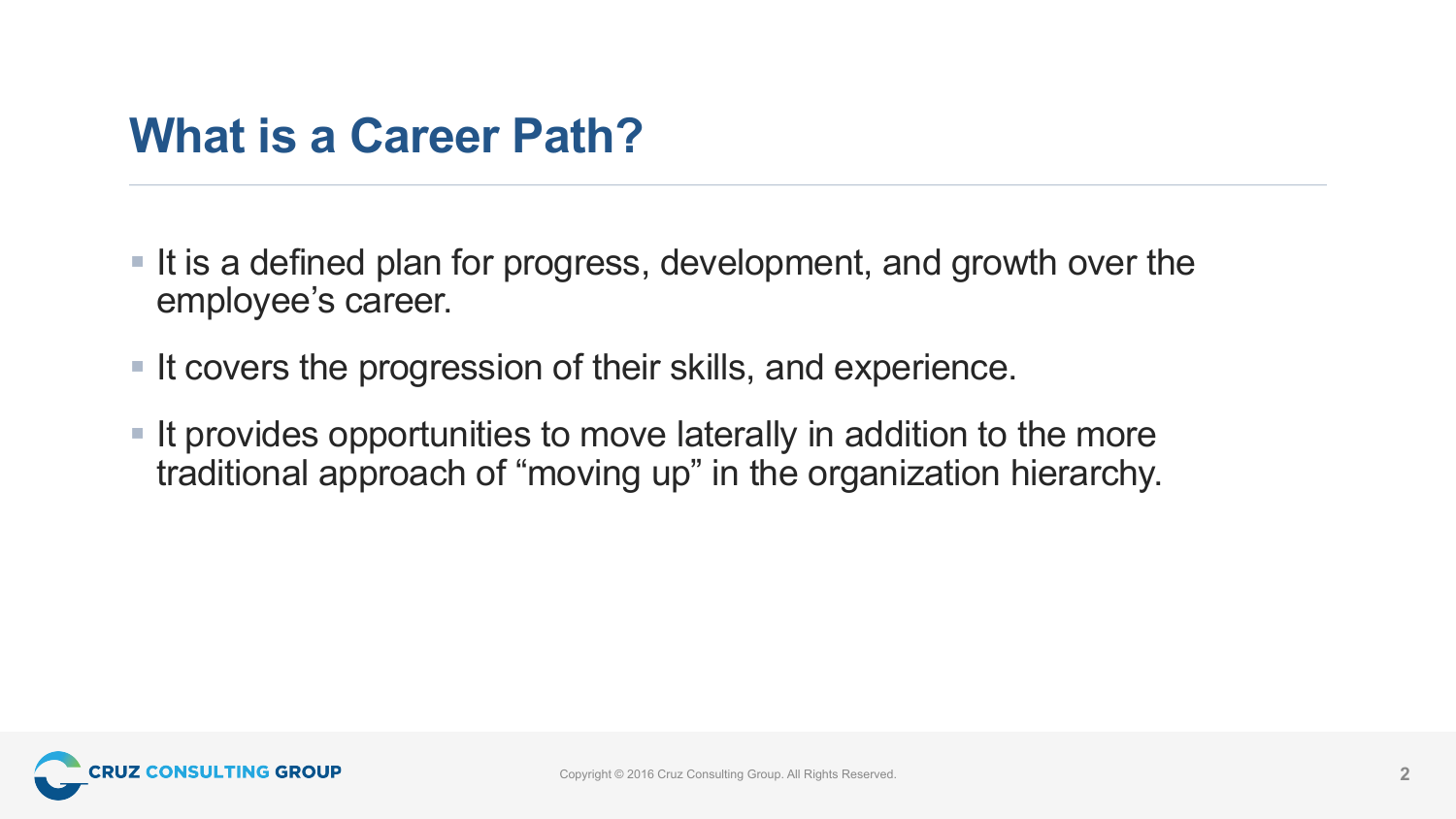## **Career Paths – Key Criteria**

- Clearly defined
- Goal-driven
- Communicated and understood
- Based on both knowledge and experience
- Consistent
- Real
- Tied to firm strategy and profitability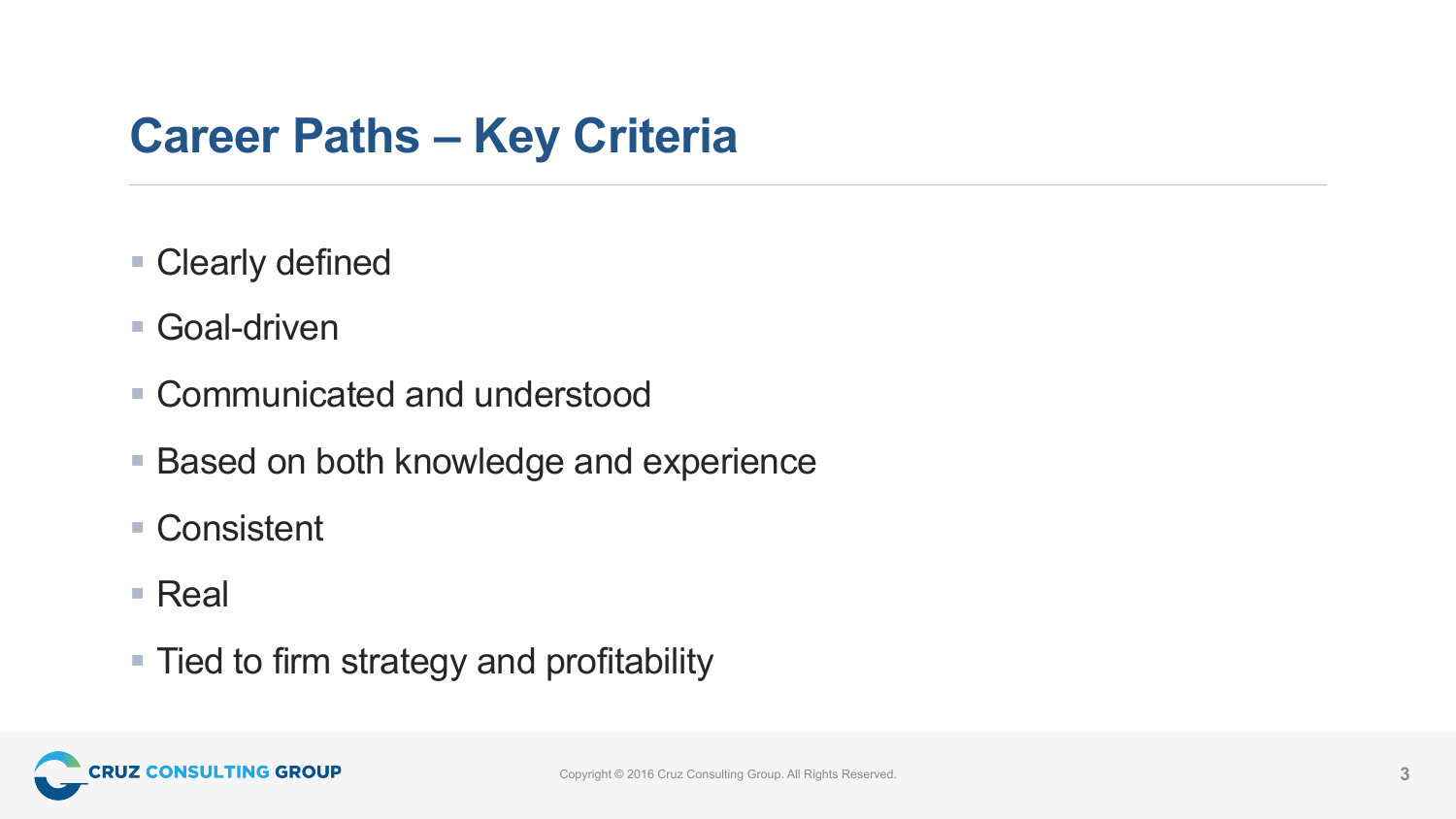| <b>Advisor</b><br><b>Career Path</b><br>& Progression |                                                               | <b>Associate Advisor</b><br>(Level 3)                                        | <b>Service Advisor</b><br>(Level 2)                                                                                                       | <b>Lead Advisor</b><br>(Level 1)                                                                          | <b>Partner</b>                                                                                            |
|-------------------------------------------------------|---------------------------------------------------------------|------------------------------------------------------------------------------|-------------------------------------------------------------------------------------------------------------------------------------------|-----------------------------------------------------------------------------------------------------------|-----------------------------------------------------------------------------------------------------------|
|                                                       | <b>Responsibilities:</b>                                      | Provides support to<br>advisors before, during and<br>after client meetings. | Provides support as "second<br>chair" to lead advisor(s) &<br>manages day -to -day<br>interactions with existing client<br>relationships. | Successfully establishes and<br>leads new client relationships.<br>Manage and lead advisor<br>$team(s)$ . | Develops opportunities and<br>manages the firm. Serves as a<br>Lead Advisor, business manager<br>or both. |
|                                                       | <b>Revenue Managed:</b>                                       |                                                                              |                                                                                                                                           |                                                                                                           |                                                                                                           |
|                                                       | <b>New Business:</b>                                          |                                                                              |                                                                                                                                           |                                                                                                           |                                                                                                           |
|                                                       | <b>Client</b><br><b>Relationships:</b>                        |                                                                              |                                                                                                                                           |                                                                                                           |                                                                                                           |
|                                                       | Years of<br><b>Experience:</b>                                |                                                                              |                                                                                                                                           |                                                                                                           |                                                                                                           |
|                                                       | Time in Role:                                                 |                                                                              |                                                                                                                                           |                                                                                                           |                                                                                                           |
|                                                       | <b>Additional</b><br><b>Credentials/</b><br><b>Education:</b> |                                                                              |                                                                                                                                           |                                                                                                           |                                                                                                           |
|                                                       | <b>Training Targets:</b>                                      |                                                                              |                                                                                                                                           |                                                                                                           |                                                                                                           |
|                                                       | Performance<br>Rating:                                        |                                                                              |                                                                                                                                           |                                                                                                           |                                                                                                           |
|                                                       | Leadership/<br><b>Management Skills:</b>                      |                                                                              |                                                                                                                                           |                                                                                                           |                                                                                                           |
|                                                       | <b>Demonstrates</b><br><b>Firm's Core Values:</b>             |                                                                              |                                                                                                                                           |                                                                                                           |                                                                                                           |
|                                                       | <b>Compensation:</b>                                          |                                                                              |                                                                                                                                           |                                                                                                           |                                                                                                           |

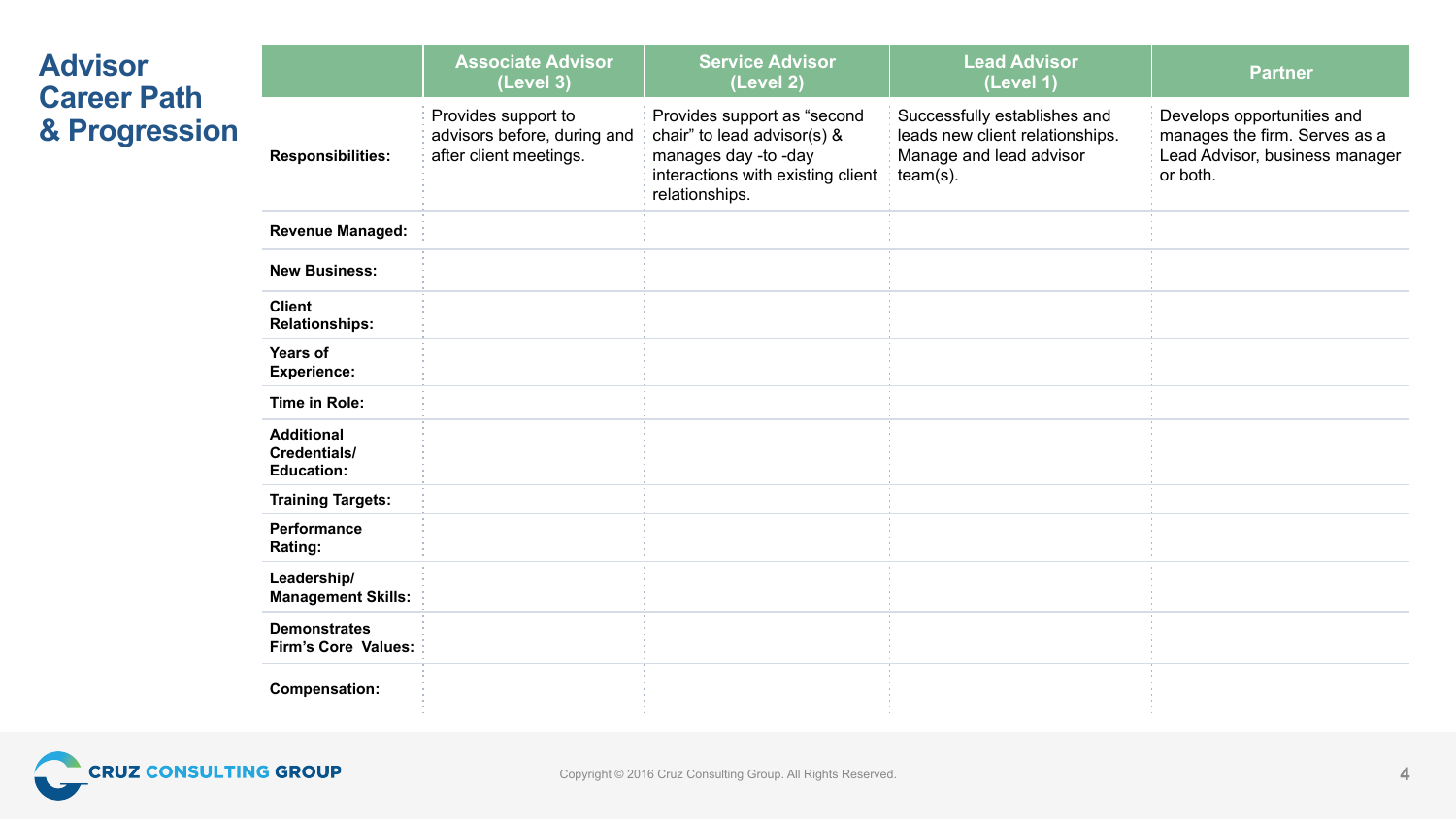| <b>Operations/</b><br><b>Administration</b><br><b>Career Path</b><br>& Progression |                                                             | <b>Administrative</b><br><b>Assistant</b>                                                                                                                                                           | <b>Client Service</b><br><b>Administrator</b>                                                                                                                    | <b>Operations Manager/</b><br><b>Client Service Manager</b>                                                                                                                  | <b>Chief Operations Officer/</b><br><b>Partner</b>                                                                                                                                                                                             |
|------------------------------------------------------------------------------------|-------------------------------------------------------------|-----------------------------------------------------------------------------------------------------------------------------------------------------------------------------------------------------|------------------------------------------------------------------------------------------------------------------------------------------------------------------|------------------------------------------------------------------------------------------------------------------------------------------------------------------------------|------------------------------------------------------------------------------------------------------------------------------------------------------------------------------------------------------------------------------------------------|
|                                                                                    | <b>Responsibilities:</b>                                    | Performs administrative and<br>clerical duties such as typing<br>correspondence, memoranda,<br>reports, and meeting notes;<br>scheduling appointments and<br>meetings; in support of<br>the office. | Responsible for paperwork, client<br>reports, maintaining contact with<br>clients , scheduling meetings with<br>preferred staff, and<br>troubleshooting problems | Manages daily activities within the<br>operations department (e.g., trading<br>and reporting) and serves as an<br>intermediary between the<br>department and top management. | Directs, administers, and<br>coordinates the activities of the<br>organization in accordance with<br>policies, goals, and objectives of<br>the firm. This is purely a<br>management function and is not<br>responsible for revenue production. |
|                                                                                    | <b>Contribution:</b>                                        |                                                                                                                                                                                                     |                                                                                                                                                                  |                                                                                                                                                                              |                                                                                                                                                                                                                                                |
|                                                                                    | <b>New Business:</b>                                        |                                                                                                                                                                                                     |                                                                                                                                                                  |                                                                                                                                                                              |                                                                                                                                                                                                                                                |
|                                                                                    | <b>Client</b><br><b>Relationships:</b>                      |                                                                                                                                                                                                     |                                                                                                                                                                  |                                                                                                                                                                              |                                                                                                                                                                                                                                                |
|                                                                                    | <b>Years of</b><br><b>Experience:</b>                       |                                                                                                                                                                                                     |                                                                                                                                                                  |                                                                                                                                                                              |                                                                                                                                                                                                                                                |
|                                                                                    | Time in Role:                                               |                                                                                                                                                                                                     |                                                                                                                                                                  |                                                                                                                                                                              |                                                                                                                                                                                                                                                |
|                                                                                    | <b>Additional</b><br>Credentials/<br><b>Education:</b>      |                                                                                                                                                                                                     |                                                                                                                                                                  |                                                                                                                                                                              |                                                                                                                                                                                                                                                |
|                                                                                    | <b>Training Targets:</b>                                    |                                                                                                                                                                                                     |                                                                                                                                                                  |                                                                                                                                                                              |                                                                                                                                                                                                                                                |
|                                                                                    | Performance<br>Rating:                                      |                                                                                                                                                                                                     |                                                                                                                                                                  |                                                                                                                                                                              |                                                                                                                                                                                                                                                |
|                                                                                    | Leadership/<br><b>Management Skills:</b>                    |                                                                                                                                                                                                     |                                                                                                                                                                  |                                                                                                                                                                              |                                                                                                                                                                                                                                                |
|                                                                                    | <b>Demonstrates</b><br><b>Firm's Core</b><br><b>Values:</b> |                                                                                                                                                                                                     |                                                                                                                                                                  |                                                                                                                                                                              |                                                                                                                                                                                                                                                |
|                                                                                    | <b>Compensation:</b>                                        |                                                                                                                                                                                                     |                                                                                                                                                                  |                                                                                                                                                                              |                                                                                                                                                                                                                                                |